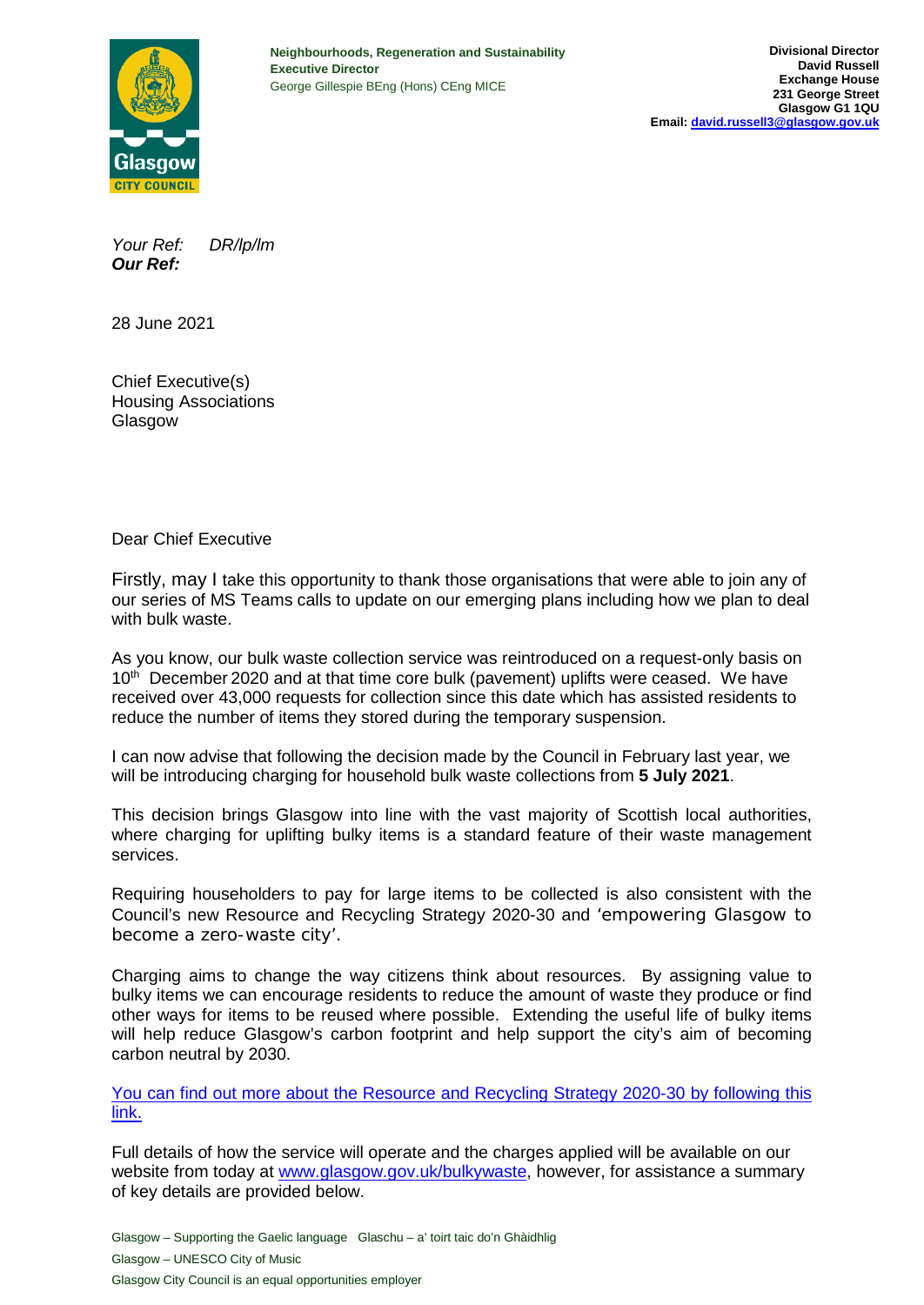I would very much appreciate if you could communicate this information to your tenants in your newsletters etc.

- We are introducing charges for collection of household bulky waste from **5 July 2021**.
- Residents will be able to place requests online by first registering with "myaccount". Full details and guidance is at www.glasgow.gov.uk/bulkywaste
- We will provide a limited phone line initially for 3 days a week for residents who cannot access the internet.
- Payment can be made by credit or debit card on our secure site and will be taken upfront.
- Residents will be provided with terms and conditions which provide information on their rights and obligations.
- Charges are:
	- £35 for up to 10 standard items (£35 for each number up to 10 thereafter)
	- £35 for each large electrical item these will be collected separately for recycling
	- Special large items such as marble fireplaces, sheds, cast iron baths will continue to be charged on a half-hourly basis. A full list is available on our website.
- Residents will first be issued an acknowledgement and will then receive a follow up notification with a Collection Date - we aim to collect items within 28 days.
- Where we have been unable to collect for operational reasons, we will arrange a new Collection Date.
- More information including full terms and conditions, FAQs, lists of items we collect, how and where to present items, is on our website www.glasgow.gov.uk/bulkywaste
- Residents can continue to visit our Household Waste Recycling Centres, and if items are in good condition, residents can also use Zero Waste Scotland's National Re-use Tool and donate these items to charity. The link is here: hiips://wasteless.zerowastescotland.org.uk/articles/reuse-tool

I would also like to advise that we will be ceasing our remaining free bulk chamber clearance service from **9 August 2021.**

If your organisation is unable to make alternative arrangements in this timeframe and would like to discuss this with us, please email commercialservices@glasgow.gov.uk putting "Bulk" Chamber clearance" in the subject line by **12 July 2021.**

For those Housing Associations that have introduced a backcourt maintenance service for the removal of their tenants' bulk waste I am pleased to reconfirm that there will be no charge for disposal of this household waste until the end of March 2022.

Housing Associations will still be able to drop off waste at our Household Waste Recycling Centres free of charge. I am hopeful that this will encourage participating organisations to continue to offer this service and that others will assess if they are able to introduce a similar service.

I would however like to clarify the items that are acceptable under this arrangement:

# **Free of Charge Disposal**

• Only bulky household items that have been placed out for disposal by your tenants will be accepted free of charge. An example list is attached at the bottom of this letter.

# **Chargeable waste**

- Bulky Items your organisation has cleared from households as part of any refurbishment scheme, or any other type of waste such as garden waste & waste cleared as part of your facilities maintenance programme are still subject to charge.
- Please note that all loads will be inspected on arrival at our Transfer stations and any loads containing the items above will incur charges against the full load.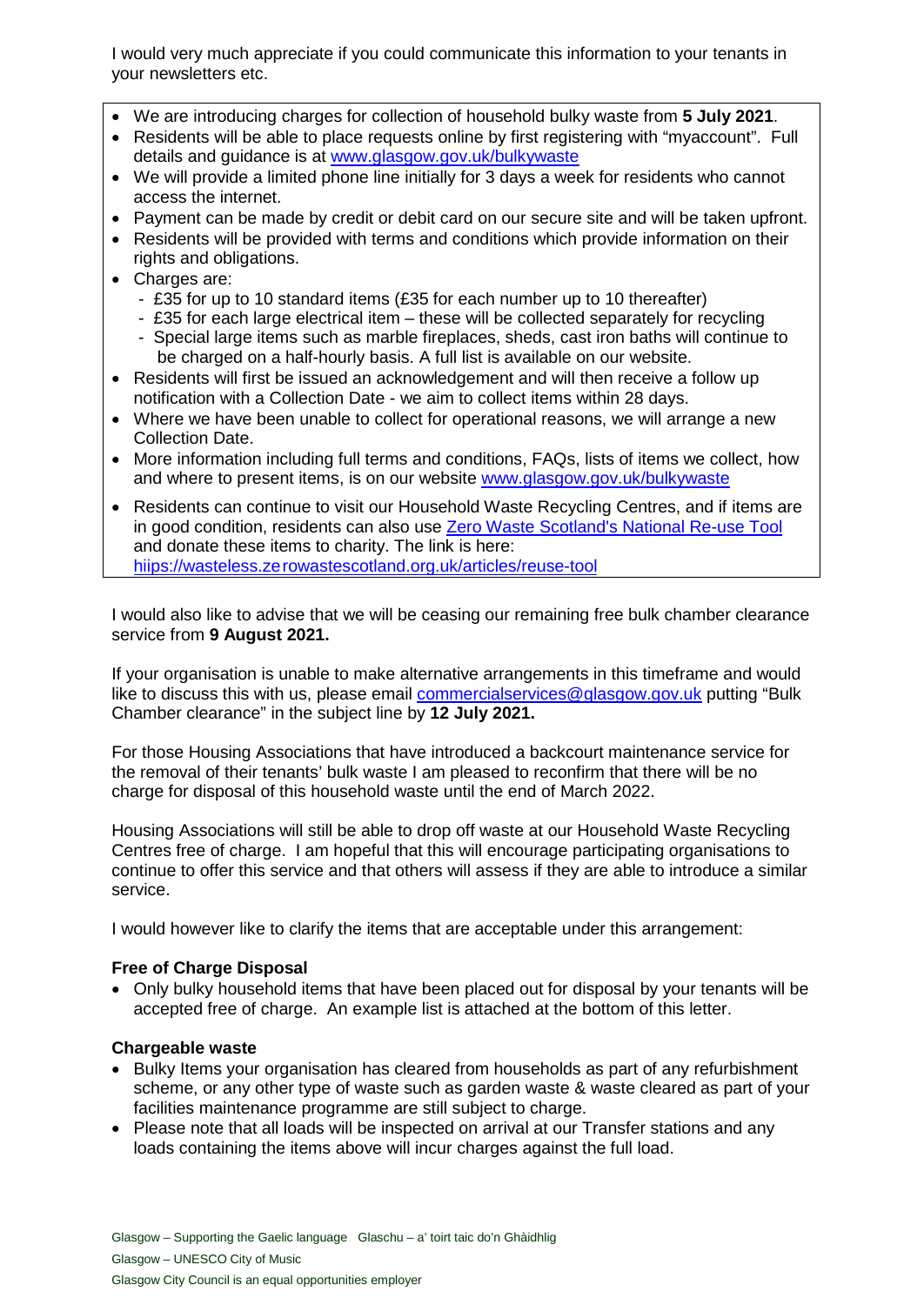Should you require any further information please do not hesitate to contact the following Neighbourhood Liaison Managers who would be happy to assist with any further enquiries.

## **North East**

Martin Lundie – martin.lundie@glasgow.gov.uk

#### **North West**

Frankie O'Rourke – francine.o'rourke@glasgow.gov.uk

#### **South**

Laura Moran – laura.moran@glasgow.gov.uk

### **City Centre**

Lise Fisher – lise.fisher@glasgow.gov.uk

Yours sincerely

*A (WW)* 

David Russell Divisional Director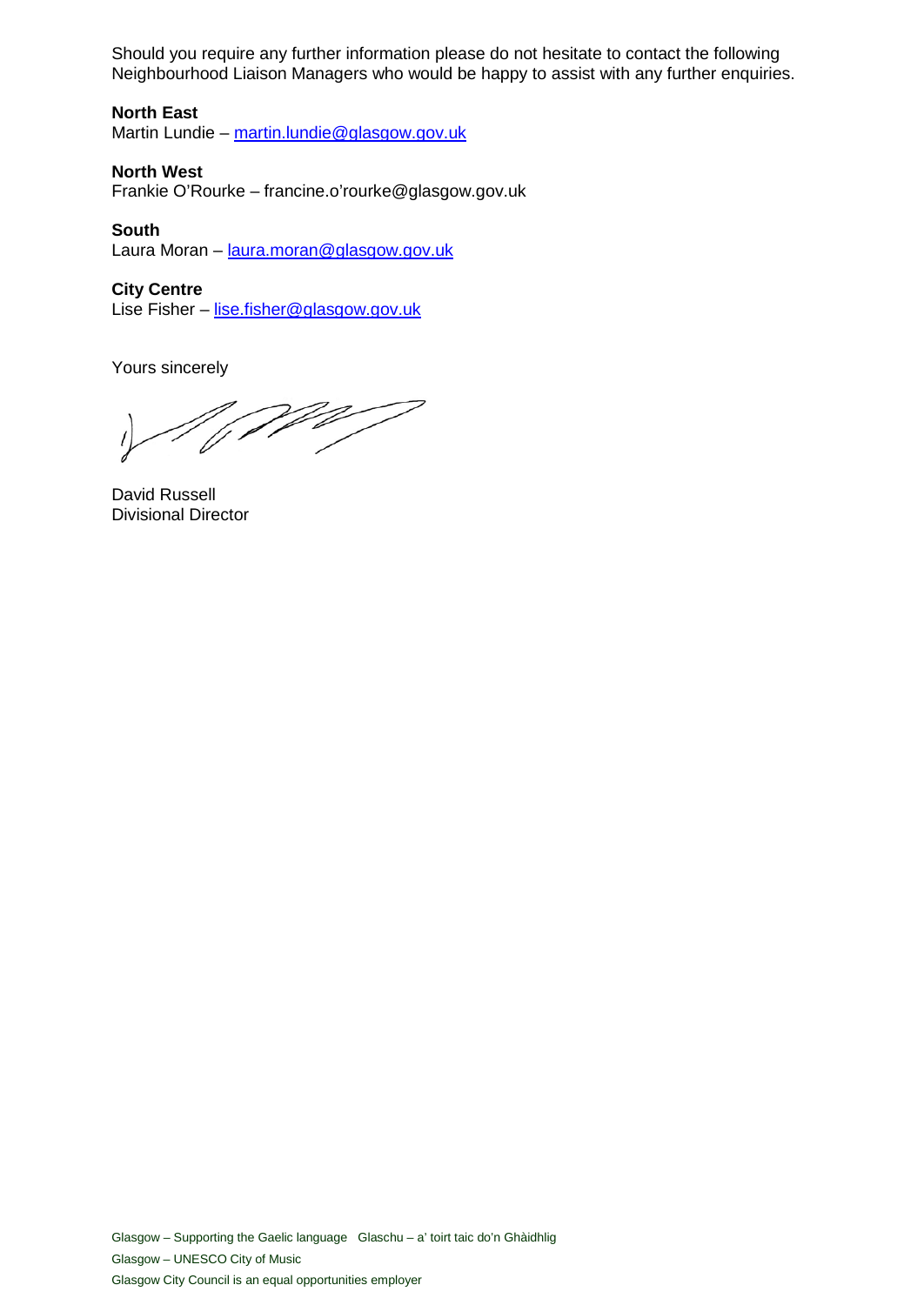## **Attachment**

**Household Bulk Items accepted free of charge**

**1. Standard Items**

| <b>Standard Item</b>    | <b>Instructions</b>                                              |
|-------------------------|------------------------------------------------------------------|
| Aerial                  |                                                                  |
| Armchair                |                                                                  |
| <b>Baby Chair</b>       |                                                                  |
| <b>Rubble</b>           | Must be bagged, 1 bag equals 1 item                              |
| Sawdust                 | Must be bagged, 1 bag equals 1 item                              |
| Bag                     | 1 bag equals 1 item                                              |
| <b>Bannister</b>        | Must be cut to 4ft lengths                                       |
| Barbeque                |                                                                  |
| <b>Barrel</b>           |                                                                  |
| <b>Basket</b>           |                                                                  |
| <b>Bath Panel</b>       |                                                                  |
| Bed Frame / Divan       | Must be dismantled                                               |
| <b>Bed Springs</b>      |                                                                  |
| <b>Bedroom Unit</b>     | Must be cut to 4ft lengths                                       |
| <b>Bench</b>            |                                                                  |
| <b>Bike</b>             |                                                                  |
| <b>Bin</b>              |                                                                  |
| <b>Bird Cage</b>        |                                                                  |
| <b>Blinds</b>           |                                                                  |
| Bookcase                |                                                                  |
| <b>Box</b>              |                                                                  |
| <b>Bread Tray</b>       |                                                                  |
| <b>Brick</b>            | Must be bagged, 1 bag equals 1 item                              |
| <b>Brush</b>            |                                                                  |
| <b>Bunk Beds</b>        | Must be dismantled, each bed equals 1 item                       |
| Cabinet                 |                                                                  |
| Canopy                  |                                                                  |
| <b>Bagged Cardboard</b> | 1 bag equals 1 item.                                             |
| Cardboard               | 1 bag equals 1 item.                                             |
| <b>Carpet Sweeper</b>   |                                                                  |
| Carpeting               | Must be cut into manageable bundles, 1 bundle equals 1 item      |
| Case                    |                                                                  |
| Chair                   |                                                                  |
| Christmas Tree (Real)   | Must be cut to lengths of less than 4 ft, 1 length equals 1 ltem |
| Tree (Xmas Real)        | Must be cut to lengths of less than 4 ft, 1 length equals 1 ltem |
| Chute                   |                                                                  |
| Cistern                 |                                                                  |
| <b>Clothes Horse</b>    |                                                                  |
| <b>Coat Stand</b>       |                                                                  |
| Computer                |                                                                  |
| Concrete                | Must be bagged, 1 bag equals 1 item                              |
| Cooker Hood             |                                                                  |
| Cot                     |                                                                  |
| Crate                   |                                                                  |

Glasgow – Supporting the Gaelic language Glaschu – a' toirt taic do'n Ghàidhlig Glasgow – UNESCO City of Music Glasgow City Council is an equal opportunities employer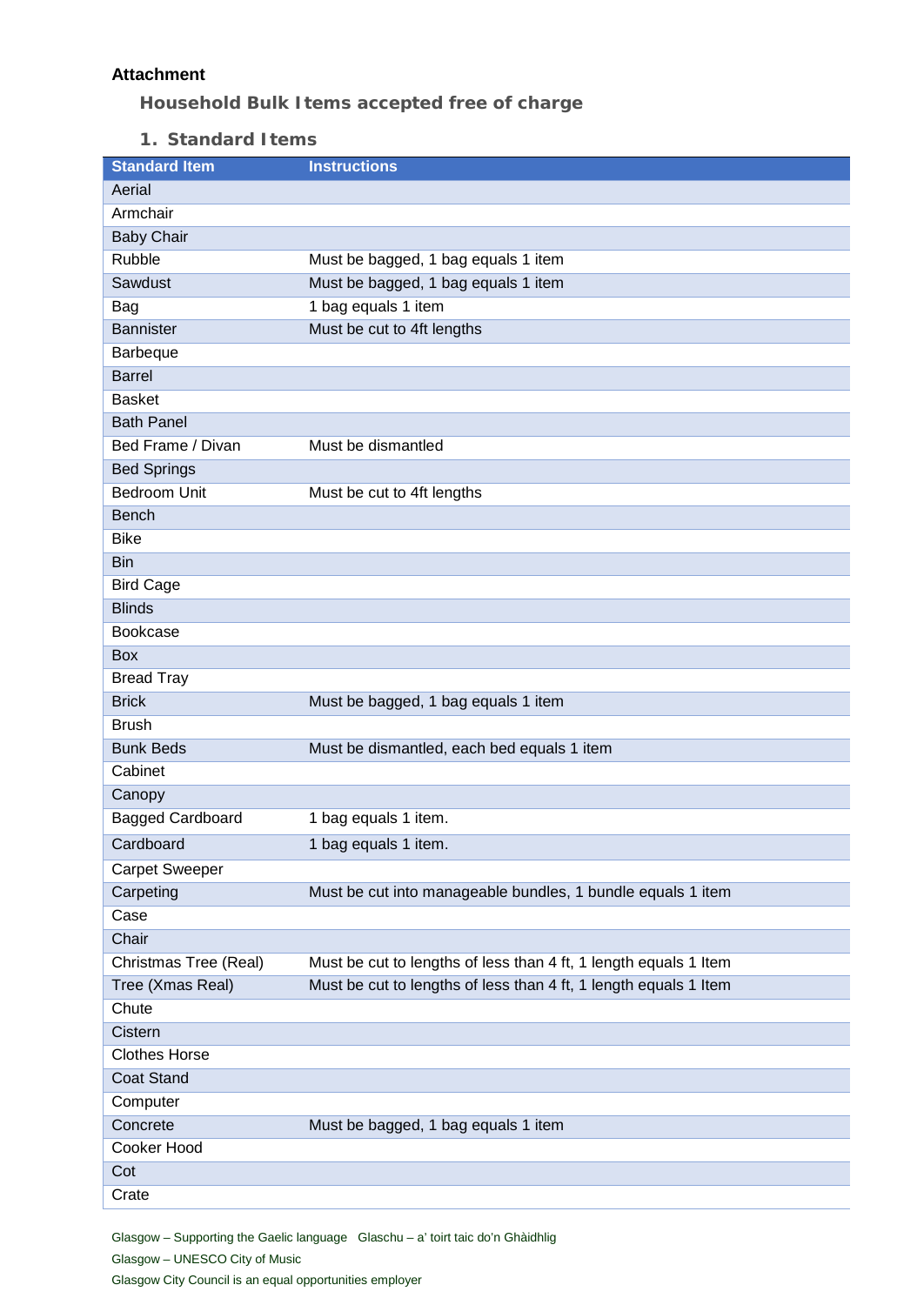| Cupboard                |                                                                                                                                                       |
|-------------------------|-------------------------------------------------------------------------------------------------------------------------------------------------------|
| <b>Curtain Rail</b>     |                                                                                                                                                       |
| Cushion                 |                                                                                                                                                       |
| Deck Chair              |                                                                                                                                                       |
| <b>Desk</b>             |                                                                                                                                                       |
| Door                    |                                                                                                                                                       |
| Drawers                 |                                                                                                                                                       |
| <b>Dressing Table</b>   |                                                                                                                                                       |
| Drinks Bar              | Must be dismantled into 4ft lengths, 1 length equals 1 item                                                                                           |
| Duvet                   |                                                                                                                                                       |
| <b>Exercise Bike</b>    |                                                                                                                                                       |
| Fencing (Wood)          | Ensure wood is in 4ft lengths and bundled. 1 bundle equals 1 item. We<br>cannot accept metal fencing.                                                 |
| <b>Filing Cabinet</b>   |                                                                                                                                                       |
| Fire (Electric)         |                                                                                                                                                       |
| <b>Fire Debris</b>      | Must be bagged, 1 bag equals 1 item                                                                                                                   |
| <b>Fire Guard</b>       |                                                                                                                                                       |
| Fireplace - Wooden      |                                                                                                                                                       |
| <b>Fish Tank</b>        | Glass must be secured                                                                                                                                 |
| Floor Light             |                                                                                                                                                       |
| Garage Door (Wood)      | Wooden only. Cut to 4ft lengths. A 2 door garage counts as 2 Items                                                                                    |
| <b>Garden Refuse</b>    | Items such as branches must be no longer than 4ft. Items must be bagged or<br>tied into manageable bundles (No soil/sand), 1 bag/bundle equals 1 item |
| <b>Garden Seat</b>      |                                                                                                                                                       |
| Gate (Wood)             | We cannot collect metal gates                                                                                                                         |
| Glass                   | Glass must be secured                                                                                                                                 |
| <b>Glass Door</b>       | Glass must be secured                                                                                                                                 |
| Glass Table             | Glass must be secured                                                                                                                                 |
| Heater                  | Not old brick filled storage heaters                                                                                                                  |
| Hi-Fi/Stereo            |                                                                                                                                                       |
| Hob (Electric)          |                                                                                                                                                       |
| Hose                    |                                                                                                                                                       |
| Iron                    |                                                                                                                                                       |
| Ironing Board           |                                                                                                                                                       |
| Junk                    | Must be described, each article equals 1 item                                                                                                         |
| Karaoke Machine         |                                                                                                                                                       |
| Kitchen Unit            |                                                                                                                                                       |
| Knitting Machine        |                                                                                                                                                       |
| Ladders                 | 5ft or less (if longer - please break up)                                                                                                             |
| Lamp                    |                                                                                                                                                       |
| Lawn Mower (Electric)   |                                                                                                                                                       |
| Lino                    | Must be cut into manageable bundles, 1 bundle equals 1 item                                                                                           |
| Locker                  |                                                                                                                                                       |
| <b>Mattress</b>         |                                                                                                                                                       |
| Mirror                  |                                                                                                                                                       |
| Miscellaneous           | each article equals 1 item                                                                                                                            |
| Mop                     |                                                                                                                                                       |
| <b>Office Equipment</b> | each article equals 1 item                                                                                                                            |
| Oil Drum (Empty)        | Drum must be empty                                                                                                                                    |
| Organ                   | Must be broken down                                                                                                                                   |
| Ottoman                 |                                                                                                                                                       |
|                         | Glasgow - Supporting the Gaelic language Glaschu - a' toirt taic do'n Ghàidhlig                                                                       |

Glasgow – UNESCO City of Music

Glasgow City Council is an equal opportunities employer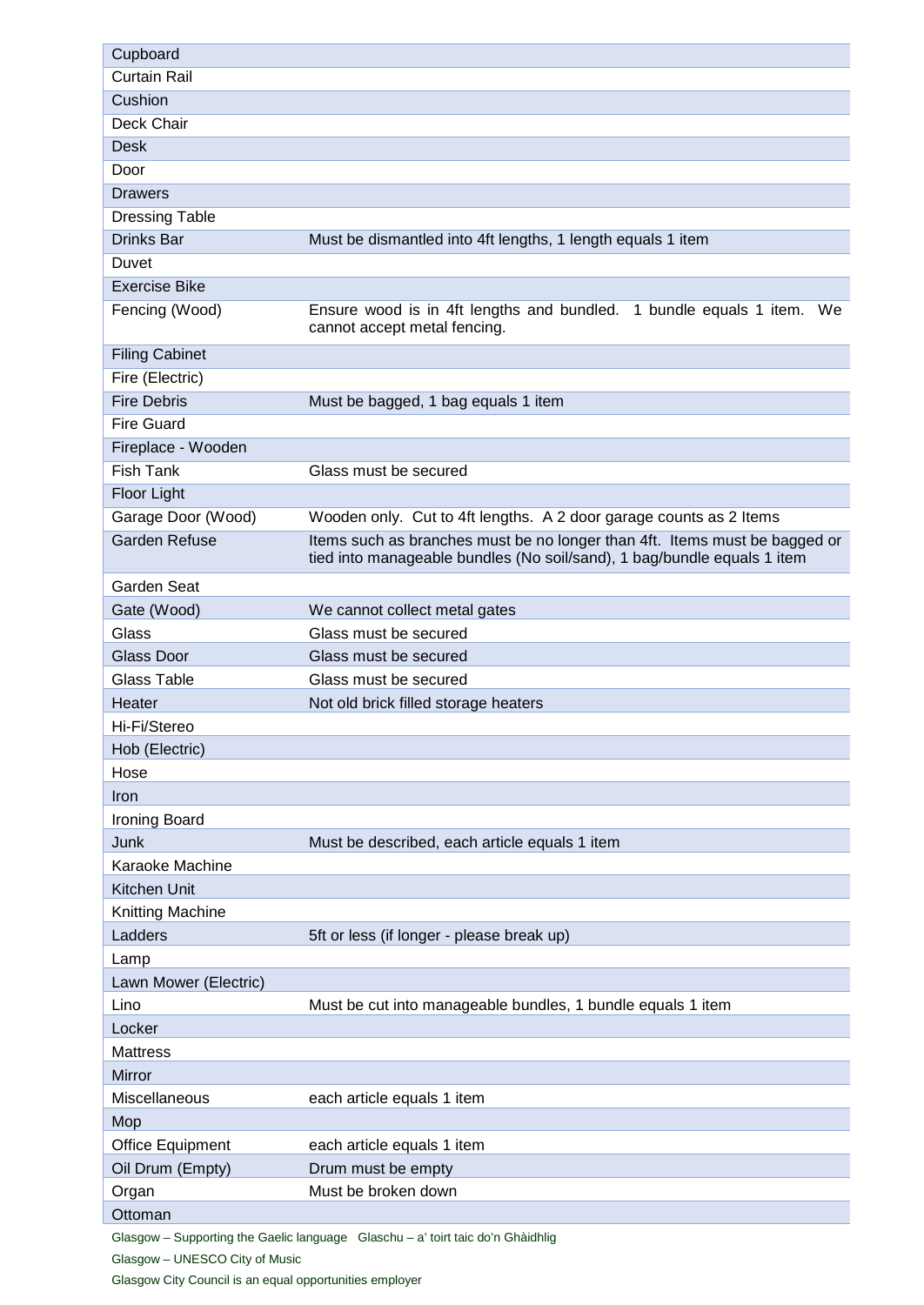| Paddling Pool                 |                                                                              |
|-------------------------------|------------------------------------------------------------------------------|
| Pelmet                        |                                                                              |
| <b>Picture Frame</b>          |                                                                              |
| <b>Plant Pot</b>              |                                                                              |
| Plastic                       |                                                                              |
| Play Pen                      |                                                                              |
| Pole (Not Cast Iron)          | Not cast iron. Must be cut to 4ft lengths.                                   |
| Polystyrene                   |                                                                              |
| Pouffe                        |                                                                              |
| Pram                          |                                                                              |
| Pulley                        |                                                                              |
| Rabbit Hutch                  |                                                                              |
| Radiogram                     |                                                                              |
| <b>Record Player</b>          |                                                                              |
| Rug                           |                                                                              |
| Satellite Dish                |                                                                              |
| Scooter (Non-Motorised)       | Must be non-motorised                                                        |
| Couch                         |                                                                              |
| Settee                        |                                                                              |
| Sewing Machine                |                                                                              |
|                               | Must be cut to 4ft lengths and tied into manageable bundles, 1 bundle equals |
| Shelving                      | 1 Item                                                                       |
| <b>Shower Base</b>            |                                                                              |
| <b>Shower Screen</b>          |                                                                              |
| <b>Shower Unit</b>            |                                                                              |
| Sideboard                     |                                                                              |
| <b>Sink</b>                   |                                                                              |
| Sink Unit                     |                                                                              |
| Slab                          | Must be bagged, 1 bag equals 1 item                                          |
| Snooker Table                 |                                                                              |
| Soil                          | Must be bagged, 1 bag equals 1 item                                          |
| Speakers                      |                                                                              |
| Stool                         |                                                                              |
| Suite                         | Each item equals 1 Item (e.g. 3 piece suite equals 3 items)                  |
| Sun Lounger                   |                                                                              |
| Swing                         | Must be dismantled                                                           |
| <b>Table</b>                  |                                                                              |
| Tallboy                       |                                                                              |
| Tarpaulin                     |                                                                              |
| <b>Tea Chest</b>              |                                                                              |
| <b>Tent</b>                   |                                                                              |
| <b>Tiles</b>                  | Must be bagged, 1 bag equals 1 item                                          |
| <b>Toilet</b>                 |                                                                              |
| <b>Toilet Seat</b>            |                                                                              |
| <b>Tools</b>                  | Must be bagged, 1 bag equals 1 item                                          |
| <b>Toys</b>                   |                                                                              |
| Trampoline                    |                                                                              |
| Tree (Trunk)                  | Must be dismantled                                                           |
|                               | Must be cut to lengths of less than 4 ft, 1 length equals 1 Item             |
| <b>Trolley</b>                |                                                                              |
| <b>TV Stand</b><br>Typewriter |                                                                              |

Glasgow – Supporting the Gaelic language Glaschu – a' toirt taic do'n Ghàidhlig Glasgow – UNESCO City of Music

Glasgow City Council is an equal opportunities employer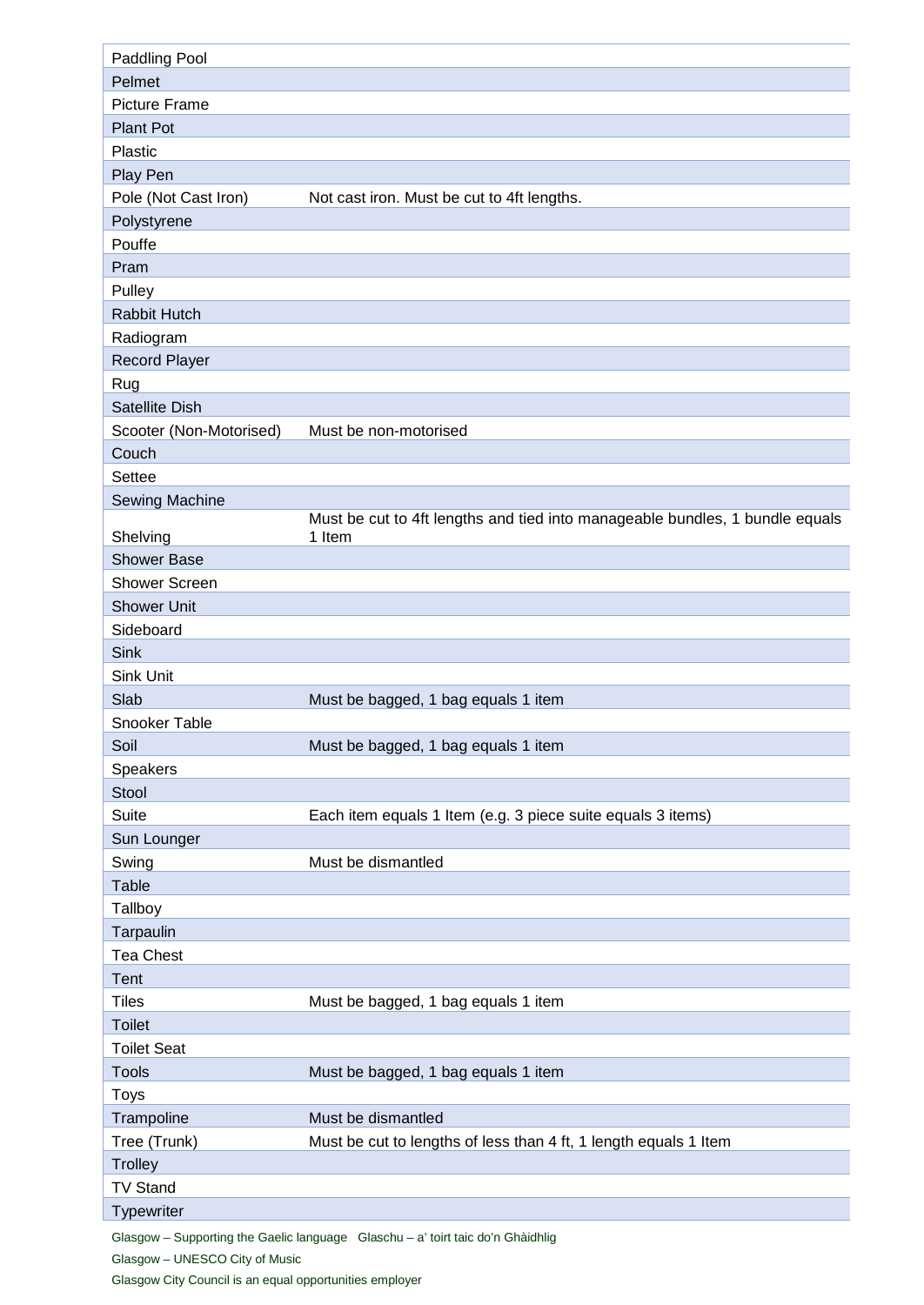| Underfelt                  | Must be cut into manageable bundles, 1 bundle equals 1 item                         |
|----------------------------|-------------------------------------------------------------------------------------|
| <b>Units</b>               |                                                                                     |
| Vacuum Cleaner             |                                                                                     |
| Video                      | 1 bag equals 1 item                                                                 |
| <b>Wall Unit</b>           |                                                                                     |
| <b>Wallet Sink</b>         |                                                                                     |
| Wardrobe                   |                                                                                     |
| Wash Hand Basin            |                                                                                     |
| <b>Water Tank</b>          |                                                                                     |
| Wheel                      |                                                                                     |
| Wheelbarrow                |                                                                                     |
| Whirligig                  |                                                                                     |
| <b>Window Frame</b>        | Glass must be secured                                                               |
| Window                     | Glass must be secured                                                               |
| Wire                       |                                                                                     |
| Wood                       | Must be cut to 4ft lengths and tied into manageable bundles, 1 bundle = $1$<br>item |
| <b>Wood Pallet</b>         |                                                                                     |
| <b>Wood Panelling</b>      | This must be cut into 4ft lengths, each 4ft length is 1 item                        |
| Worktop                    | This must be cut into 4ft lengths, each 4ft length is 1 item                        |
| Bath (Plastic)             |                                                                                     |
| Headboard                  |                                                                                     |
| <b>Books</b>               | Must be bagged, 1 bag equals 1 item                                                 |
| Trunk (Chest)              |                                                                                     |
| <b>Baby Bath</b>           |                                                                                     |
|                            | Must be cut 4ft lengths & tied into manageable bundles, up to 5 bundles = $1$       |
| Laminate Flooring          | item                                                                                |
| CD/DVD Rack                |                                                                                     |
| <b>DVD Player</b>          |                                                                                     |
| <b>Bucket</b>              |                                                                                     |
| Strimmer                   |                                                                                     |
| Wardobe (Dismantled)       |                                                                                     |
| Monitor (Computer)         |                                                                                     |
| Shoe Rack                  |                                                                                     |
| Printer                    |                                                                                     |
| Car Seat                   |                                                                                     |
| Hedge Trimmer              |                                                                                     |
| <b>Climbing Frame</b>      | Must be dismantled                                                                  |
| <b>Dolls House</b>         |                                                                                     |
| Pedestal                   |                                                                                     |
| <b>Toaster</b>             |                                                                                     |
| Deep Fat Fryer             |                                                                                     |
| <b>Coffee Machine</b>      |                                                                                     |
| <b>Electric Knife</b>      |                                                                                     |
| Hair Dryer                 |                                                                                     |
| <b>Electric Shaver</b>     |                                                                                     |
| Epilator                   |                                                                                     |
| <b>Scales</b>              |                                                                                     |
| <b>Electric Toothbrush</b> |                                                                                     |
| Digital Alarm Clock        |                                                                                     |
| Digital Watch              |                                                                                     |

Glasgow – Supporting the Gaelic language Glaschu – a' toirt taic do'n Ghàidhlig Glasgow – UNESCO City of Music Glasgow City Council is an equal opportunities employer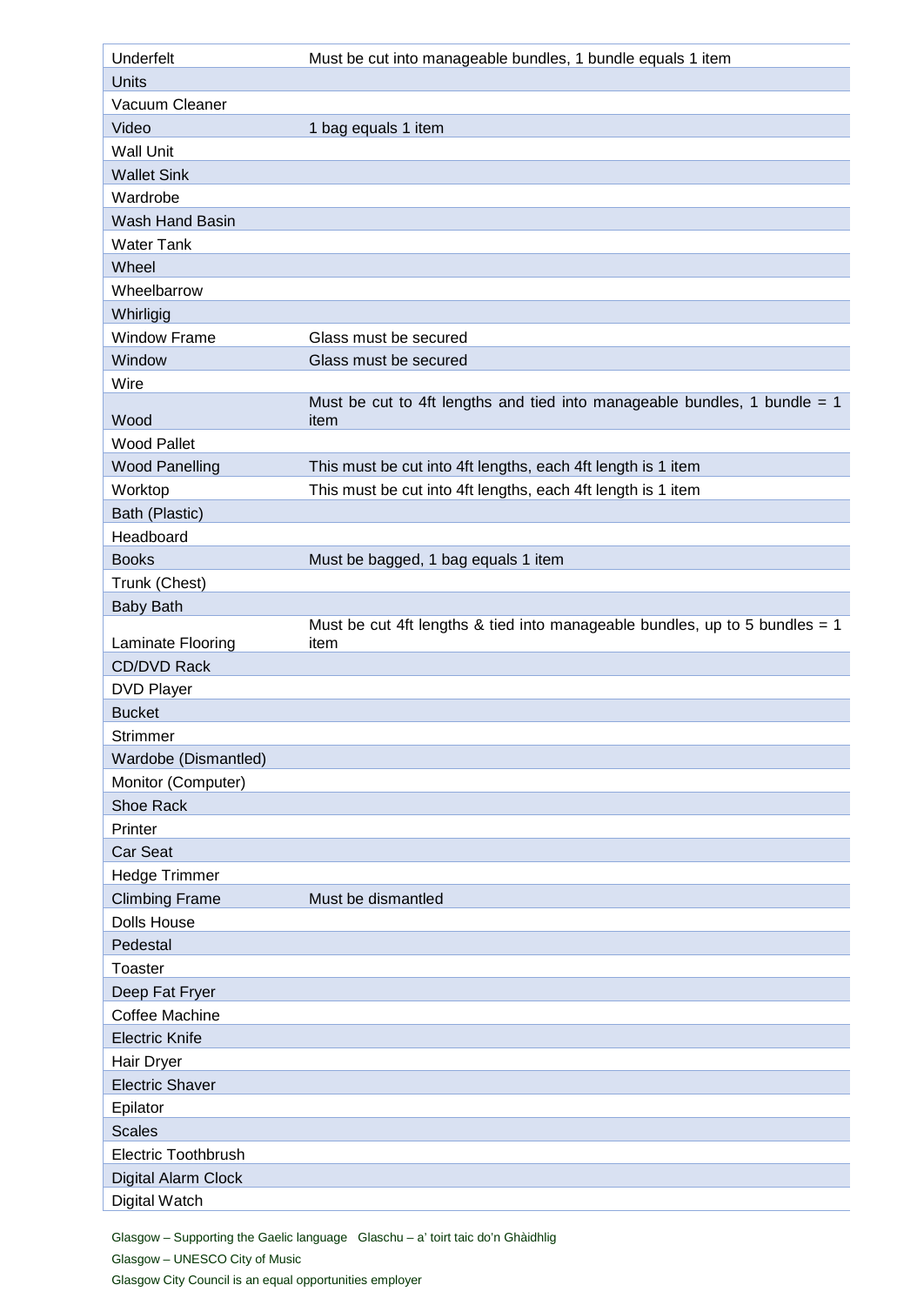| Radio                                                                         |
|-------------------------------------------------------------------------------|
| Video Camera                                                                  |
| Video Recorder                                                                |
| Keyboard/Synth                                                                |
| DJ Mixer                                                                      |
| Electrical<br>Equipment<br>(Misc)                                             |
| Amplifier                                                                     |
| Scanner                                                                       |
| Mouse (Computer)                                                              |
| Keyboard (Computer)                                                           |
| Laptop                                                                        |
| <b>Typewriter (Electronic)</b>                                                |
| Calculator                                                                    |
| Telephone                                                                     |
| Fax Machine                                                                   |
| Telephone<br>Answering                                                        |
| Machine                                                                       |
| <b>Electric Train Set</b>                                                     |
| Car Racing Set                                                                |
| <b>Games Console</b>                                                          |
| <b>Tablet PC</b>                                                              |
| Hob (Gas)                                                                     |
| Lawnmower                                                                     |
| Fan                                                                           |
| Stereo                                                                        |
| Patio Heater                                                                  |
| Water Cooler Unit<br>Water<br>Cooler<br><b>Bottles</b>                        |
| (Empty)                                                                       |
| <b>Chest Of Drawers</b>                                                       |
| Sofa Bed                                                                      |
| Parasol                                                                       |
| <b>Christmas Tree (Artificial)</b>                                            |
| Tree (Xmas Artificial)                                                        |
| Digital TV Receiver/Box                                                       |
| <b>Buggy</b>                                                                  |
| <b>Baby Walker</b>                                                            |
| Bike Wheel/Tyre                                                               |
| Soundbar                                                                      |
| Soundbar<br>And<br><b>Bass</b><br>Speaker                                     |
| <b>Bread Bin</b>                                                              |
| Kitchen Bench                                                                 |
| Patio Heater (Electric)                                                       |
| Radio - Electrical                                                            |
| <b>Small Electrical Item</b>                                                  |
| Storage Heater (Not Brick                                                     |
| Type)<br>This does not include older brick filled storage heaters<br>Suitcase |
|                                                                               |
| Wheelchair (Manual)                                                           |